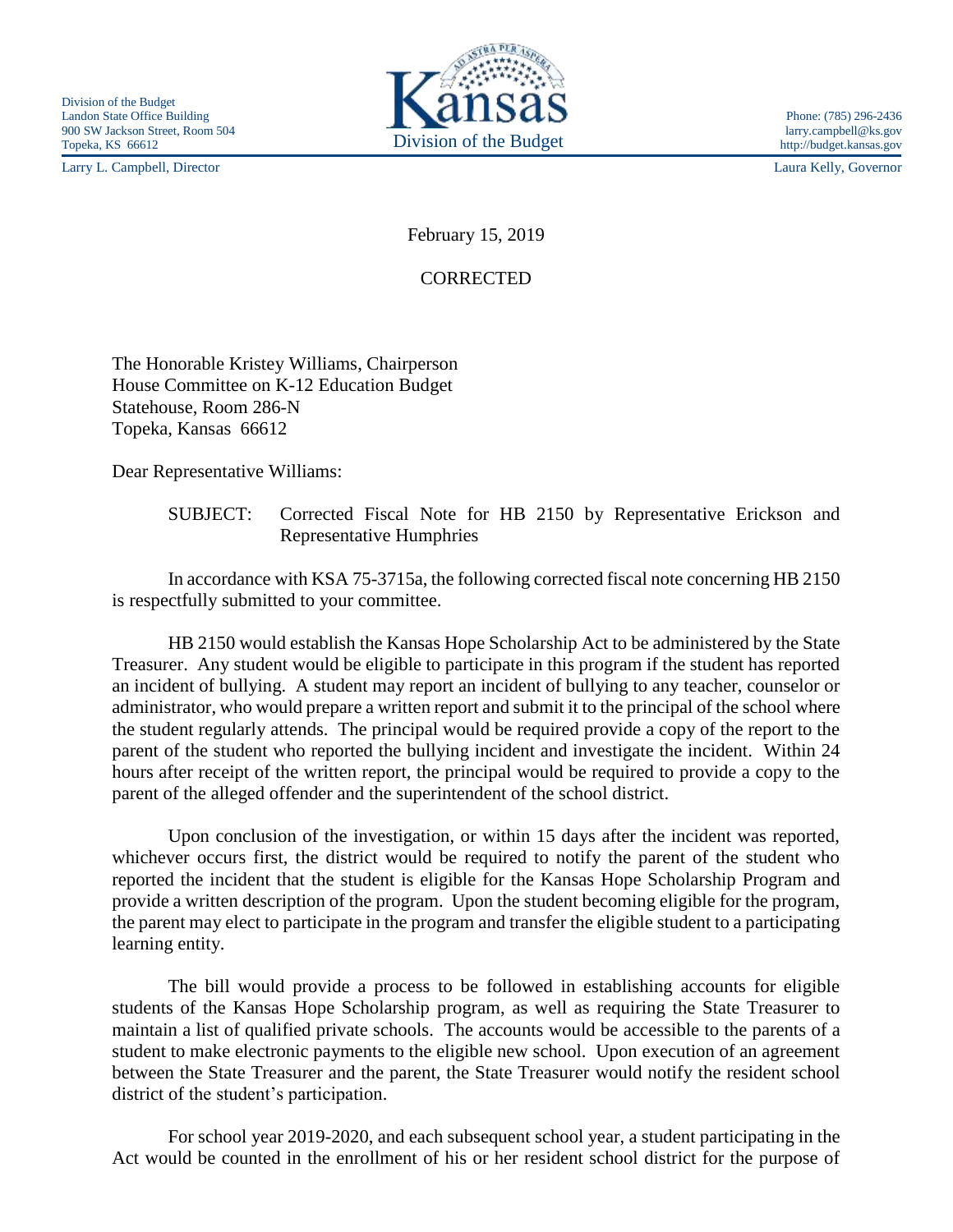calculating state aid. The State Board would determine amounts to be transferred to the scholarship fund and deducted from the state aid calculated for the resident school district as follows: (1) 88.0 percent of the BASE aid if the eligible student is enrolled in any of the grades one through five in the current school year; (2) 92.0 percent of the BASE aid if the eligible student is enrolled in any of the grades six through eight in the current school year; and (3) 96.0 percent of the BASE aid if the eligible student is enrolled in any of the grades nine through 12 in the current school year.

The bill would create the Kansas Hope Scholarship Fund in the state treasury. Each month, the bill would authorize the fund to earn interest based upon the average daily balance in the fund and the net rate of the Pooled Money Investment Portfolio for the preceding month. The fund would be used by the State Treasurer to deposit scholarship funds for each student, as well as finance the administrative costs of the program. The bill would allow the State Treasurer to deduct a percentage of the amount transferred into a scholarship account as reimbursement for its administrative costs. For the first two years of the program, up to 5.0 percent could be deducted, while in the third and subsequent years, up to 2.5 percent could be deducted.

For Kansas state income tax purposes, the bill would allow the amount of the scholarship to be subtracted from federal gross income. Finally, HB 2150 would outline the process for schools to become a qualified private school on forms prescribed by the State Treasurer.

Enactment of HB 2150 would potentially reduce state aid to school districts by the transfer of state aid from the prescribed BASE calculation for a participating student to the scholarship account that is managed by the State Treasurer. The transferred amount from the school district's state aid would be determined by the enrolled grade level of the student. However, the number of students that would participate in the program cannot be estimated.

The State Treasurer indicates that the enactment of the bill would require expenditures between \$252,800 and \$302,800 in the first year of the Act's implementation, as well as an additional 2.00 FTE positions. This estimate includes salaries and wages (including fringe benefits) of \$64,500 for a Public Service Administrator II position and \$45,800 for an Administrative Specialist. Also included in this estimate is the cost of annual and quarterly audits totaling \$42,500 (500 hours at \$85 per hour). Finally, the agency estimates that purchasing software for the program would cost between \$100,000 and \$150,000 from a vendor. However, the agency indicates that if in-house programming resources would be available, this cost could be reduced, depending on other existing priority projects. To finance these administrative expenditures, the bill would allow the State Treasurer to deduct a percentage of the amounts transferred from the school districts for reimbursements of these costs, of up to 5.0 percent in the first two years of the program and up to 2.5 percent in the subsequent years.

The State Treasurer indicates that the agency cannot estimate the number of students that would participate in the program. However, transfers of between \$5,056,000 and \$6,056,00 would have to be made from school districts for scholarships in the first year in order to generate revenues to cover its costs to administer the program  $(\$5,056,000 \text{ X } 5.0\% = \$252,800 \text{ and } \$6,056,000 \text{ X }$ 5.0% = \$302,800). Based upon the current approved BASE in the school finance formula for FY 2020 of \$4,302 and using an average of 92.0 percent of this BASE (\$3,958) that would be transferred from school districts for a scholarship, between 1,278 students and 1,531 students would have to participate in order to generate revenues for the expenses of the State Treasurer  $($5,056,000 / $3,958 = 1,278$ students and $6,056,000 / $3,958 = 1,531$ students).$